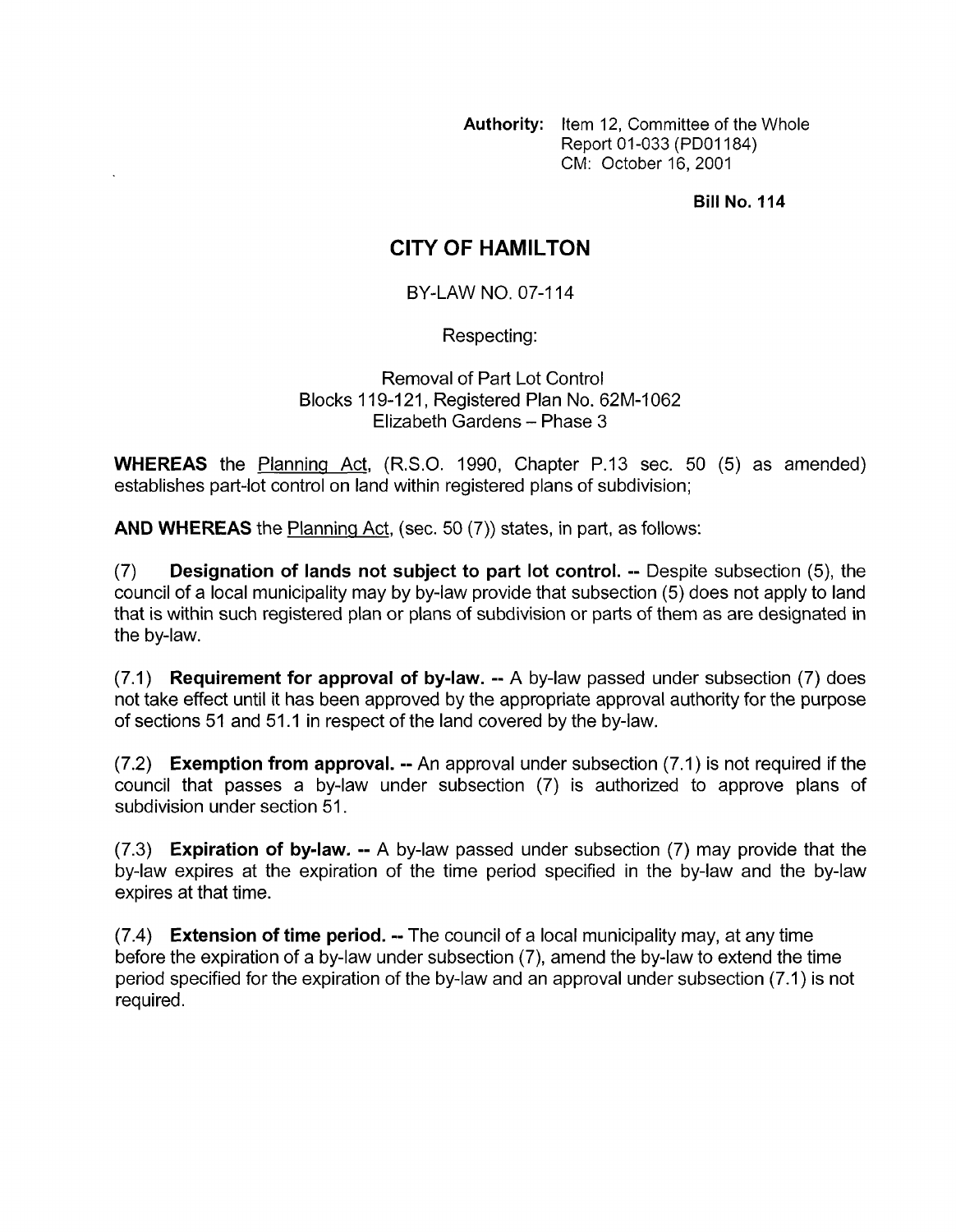(7.5) **Amendment or repeal.** -- The council of a local municipality may, without an approval under subsection (7,1), repeal or amend a by-law passed under subsection (7) to delete part of the land described in it and, when the requirements of subsection (28) have been complied with, subsection (5) applies to the land affected by the repeal or amendment.

**AND WHEREAS** the land which is the subject of this By-law was, as of January Ist, 2001 - placed within the jurisdiction of the City of Hamilton, a new municipality incorporated as of January 1, 2001 by the City of Hamilton Act, 1999 (S.O. 1999, Chapter 14, Schedule C);

**AND WHEREAS** the City of Hamilton stands in the place of the former regional municipality, The Regional Municipality of Hamilton-Wentworth and in the place of the former area municipalities of the said Region;

**AND WHEREAS** as provided for in section 50 (7.2) quoted above, this by-law is exempt from an approval in addition to this By-law of the Council of the City of Hamilton because City Council is authorized to approve plans of subdivision under section 51 of the Planning Act.

**NOW THEREFORE** the Council of the City of Hamilton enacts as follows:

1. Subsection 5 of Section 50 of the Planning Act, for the purpose of creating eight (8) lots for street townhouse dwellings, shown as Parts 1 to 16 inclusive, including eight (8) accesdmaintenance easements, shown as Parts 3, 4, 5, 8, 9, 12, 13 and 15 on deposited Reference Plan 62R-17807, shall not apply to the portion of the registered plan of subdivision that is designated as follows:

Block 1 19, Registered Plan No. 62M-1062 in the City of Hamilton (Glanbrook)

2. Subsection 5 of Section 50 of the Planning Act, for the purpose of creating seven (7) lots for street townhouse dwellings, shown as Parts 1 to 14 inclusive, including seven (7) access/maintenance easements, shown as Parts 2, 3, 6, 7, 10, 11 and 12 on deposited Reference Plan 62R-17811, shall not apply to the portion of the registered plan of subdivision that is designated as follows:

Block 120, Registered Plan No. 62M-1062 in the City of Hamilton (Glanbrook)

3. Subsection 5 of Section 50 of the Planning Act, for the purpose of creating seven (7) lots for street townhouse dwellings, shown as Parts 1 to 18 inclusive, including eleven (11) accesdmaintenance easements, shown as Parts 2, 4, 5, 7, 8, 10, 11, 13, 14, 16, and 17, and one boundary adjustment, shown as Part 19 on deposited Reference Plan 62R-17817, shall not apply to the portion of the registered plan of subdivision that is designated as follows:

Block 121, Registered Plan No. 62M-1062 in the City of Hamilton (Glanbrook)